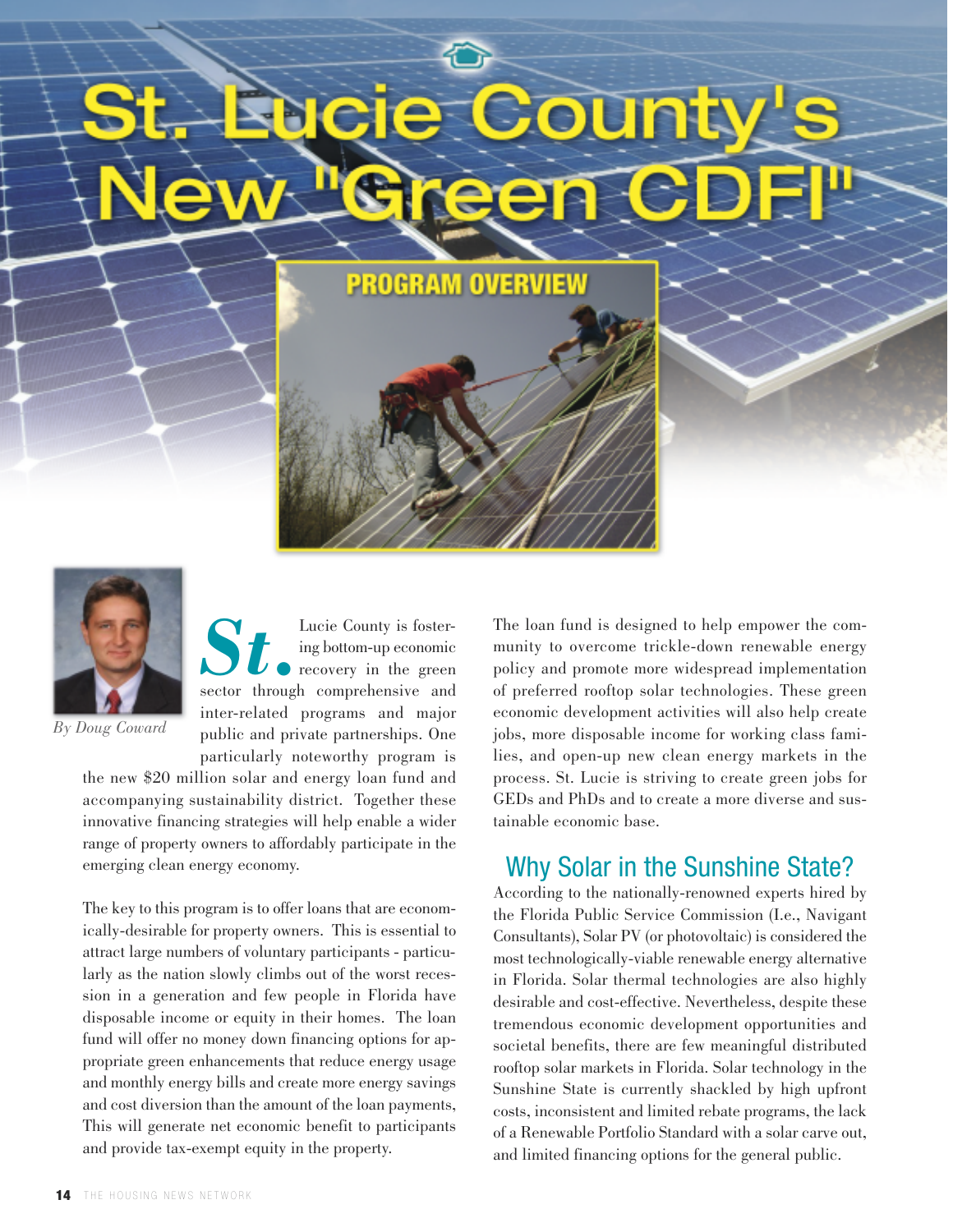



*Ribbon-Cutting L-R, Gwenda Thompson, President/CEO Workforce Solutions of the Treasure Coast; Julian Nazario, Program Director for the Green Collar Task Force, Doug Coward, St. Lucie County Commissioner, Charles Grande, St. Lucie County Commissioner, Chris Dzadovsky, St. Lucie County* Construction workers learn the proper way to install solar panels. Commissioner, Chris Craft, St. Lucie County Commissioner.

#### Summary > Summary of Technical Potentials > Generation



#### PV, solid biomass and offshore wind provide most of Florida's renewable energy technical potential.

## It's not rocket science

Interestingly it may be financial strategies more so than technological breakthroughs that ultimately open-up private solar markets in Florida. Reflect back to the early twentieth century when Henry Ford was mass producing his revolutionary horseless carriage. His automobiles were technologically viable but they were unaffordable for the average American before financing options were available. And even today, how many people can afford to buy a \$25,000 car with cash? Virtually no one. This same basic financing strategy must now be applied to distributed rooftop solar markets to make solar energy more affordable for the average consumer.

## How was the loan fund created?

The \$20 million solar and energy loan fund was created entirely from private capital rather than property taxes or Property Assessment Clean Energy (PACE) bonds. Financial partners include PNC, SunTrust, and Oculina Banks and IBM/PGA Credit Union. They each submitted letters of interest, pledged \$5 million, and helped create a new non-profit organization known as the "Solar and Energy Loan Fund of St. Lucie County."

As of June 2010, the solar and energy loan fund was awarded \$2.9 million of energy block grant funds from the United States Department of Energy. These funds will supplement the private capital and help

fast-track implementation of the program.

### How will it be administered?

The non-profit organization will administer the program and seek certification as a Community Development Financial Institution (CDFI) through the U.S. Treasury Department. The CDFI program has been around since 1994 and there are nearly a thousand such organizations across the country and several dozen in Florida. The St. Lucie model expands the successful CDFI program into the emerging green sector.

Another benefit of the CDFI model is to keep financial matters in the hands of banking professionals and a nonprofit Board of Directors made up of diverse community leaders. This is preferable to creating a new government agency with less financial experience and shrinking staff